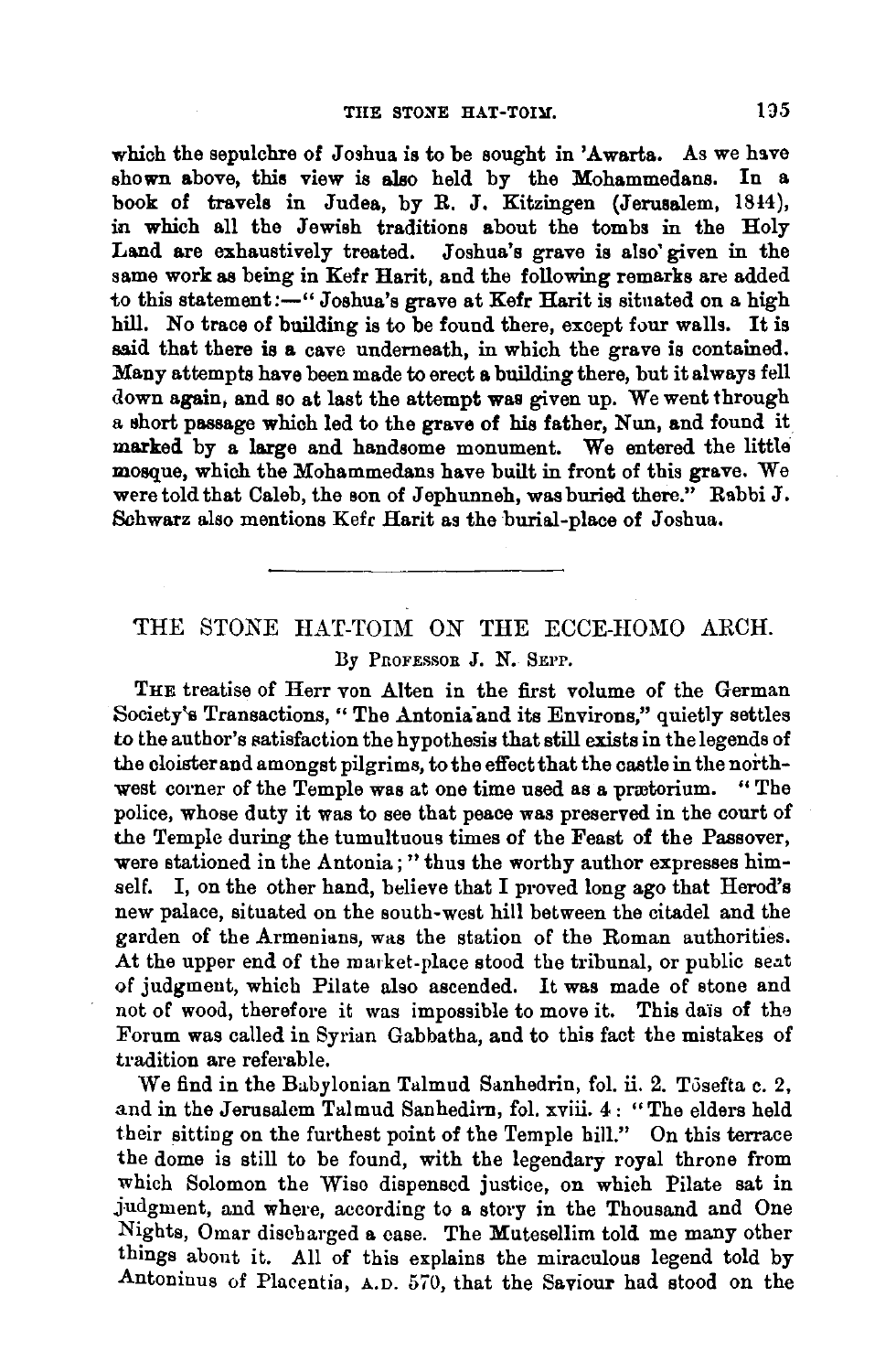square rock, on which the present Kubbet es-Sachra is built, during His trial, and that the marks of His feet are still to be seen there.

The hall of the Synedrium, whose semicircle extends into the Holy House, was called the mosaic hall, or Lithostroton; and the same name is given by Josephus (Bell. vi. 1. 8) as by Aristeas before him, to the whole pavement of the Temple. Does not this recall John xix. 13, and does not the learning of later days lead to misapprehension ? When Mudschir ed-Deed wrote of the "splendid pavement of rock," he meant the high terrace within the Haram esch-Scherif, on which the rocky dome stands, as though resting on the candlestick.

The younger Agrippa, in order to give the idle populace something to do, had the town of Jerusalem paved with marble flags. The Emperor Claudius expressed his approbation of this conduct, Strabo mentions as an extraordinary and praiseworthy fact that Smyrna was paved with stone in the days of Augustus.

Let us now consider the Ecce-homo Arch in the so-called Via Dolorosa, both of which names, as well as the search for the prætorium in the Antonia, date from long after the crusades and owe their existence to the Franciscan order. From this place we enter the educational convent of the French Sisters of Zion, and become the sooner reconciled to their having settled down in this place, which was by no means that intended by the Gospels, because they confess, in the name they have taken, that they belong by rights to the Hill of Zion. Some beautiful stone flags are to be seen in the cellar of this large convent, and they are supposed to have been brought there from the Lithostroton of the New Testament. They are interesting to us as measuring the depth of the old street, and manifestly date from the time of King Agrippa the Second. Here, to the north of the Antonia, the ascent of the Bezetha hill begins, and there is no room for the Forum. The Arch of Triumph or Gate of Victory of Hadrian's time is to be found in this place; it holds the same position as the ancient Gate of Benjamin used to do in the second wall, while in the third, the modern" Stephen's Gate" has replaced the old door leading out upon the road to the Mount of Olives and Jericho.

But there was more than this to be seen. The kind sister drew our attention to a couple of stone cylinders of solid rock, which rise about half the height of a man above the pavement, and told us that during the excavation of the place, a Rabbi, or some other learned Jew who was passing by, had informed them that in olden times in Jerusalem addresses were delivered, proclamations made, and auctions conducted from the top of high stones such as these. The street by the old gate led to the square. After the building of the third town wall by Agrippa the First, the real market for small wares with its shops was situated on the side of Golgotha, as we read in Josephus, Bell.  $v$ , 8. 1: "After the taking of the first (outside) wall, Cæsar succeeded in gaining possession of the second also, and then advanced with a detachment of picked men into that part of the new town where the